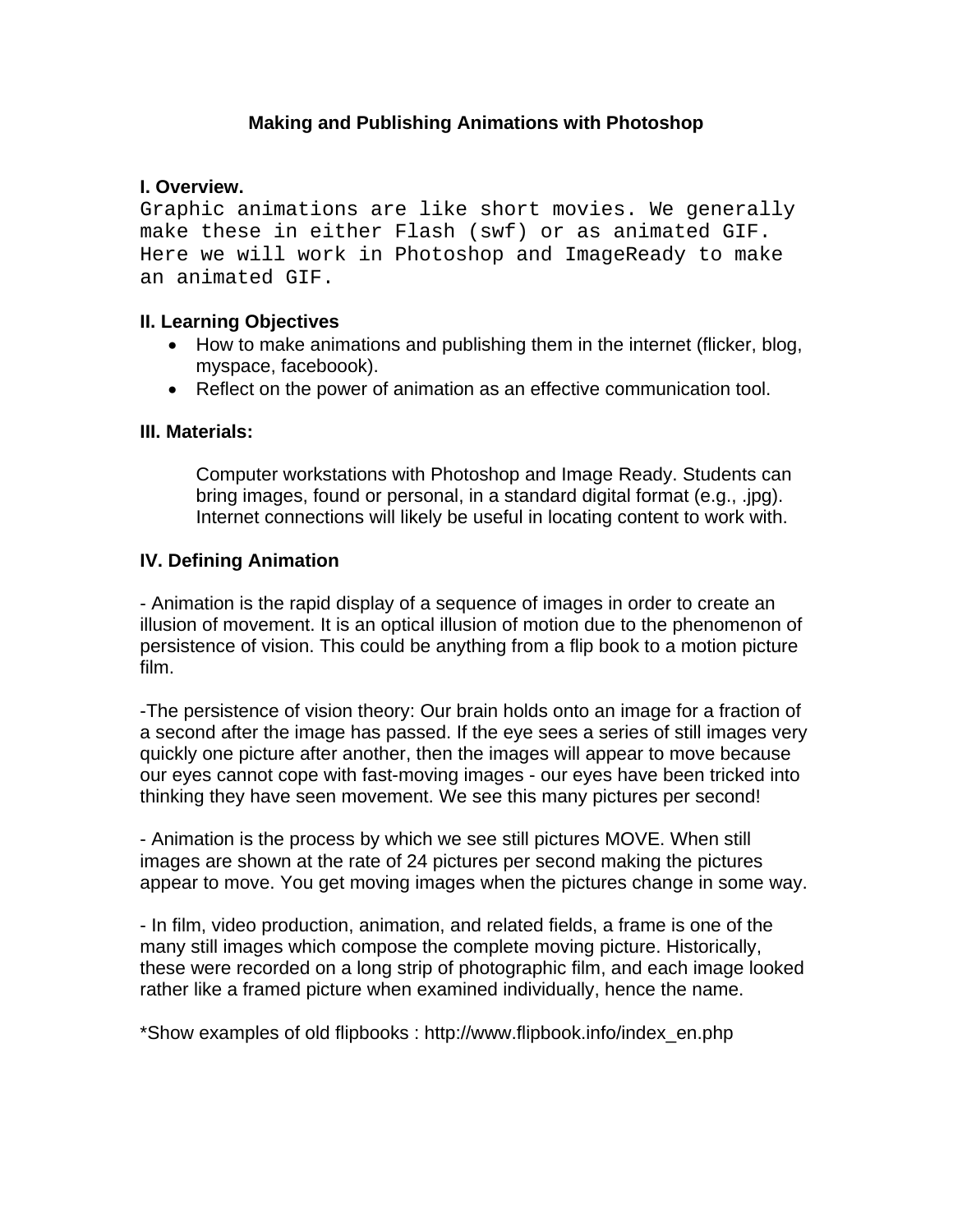### **Drawn animation Traditional animation**

Traditional animation, also referred to as classical animation, cel animation, or hand-drawn animation, is the oldest and historically the most popular form of animation. In a traditionally-animated cartoon, each frame is drawn by hand.

See some animations from: http://www.benettonplay.com/toys/flipbookdeluxe/popular.php

#### **Model animation or stop motion animation**

Is an animation technique which makes static objects appear to move. The object is moved by very small amounts between individual frames, producing the effect of motion when the film is played back, as in conventional drawn and painted animation.

many forms of stop motion animation: Clay animation, puppet animation, model animation, pixilation.

Pixilation is a stop motion technique where live actors are used as a frame-byframe subject in an animated film, by repeatedly posing while one or more frame is taken and changing pose slightly before the next frame or frames. The actor becomes a kind of living stop motion puppet.

Stop motion is used to produce the animated movements of ANY non-drawn objects, such as toys, blocks, dolls, etc. (See object animation.)

See a clip from The Nightmare Before Christmas: "What's this?" http://www.youtube.com/watch?v=dwB16vaU0Kw

## **Cut-out animation**

Mere pieces of paper, sometimes with images drawn upon them, can be animated with stop motion, and is called cutout animation when lit from the camera side of the artwork (or to the sides of the artwork) so as to show the details of the paper such as color, textures, etc.

See "A short cut out animation" http://www.youtube.com/watch?v=W2WoIxHmfOE

## **-Animation as a powerful communication tool.**

See Private SNAFU - Spies (1943)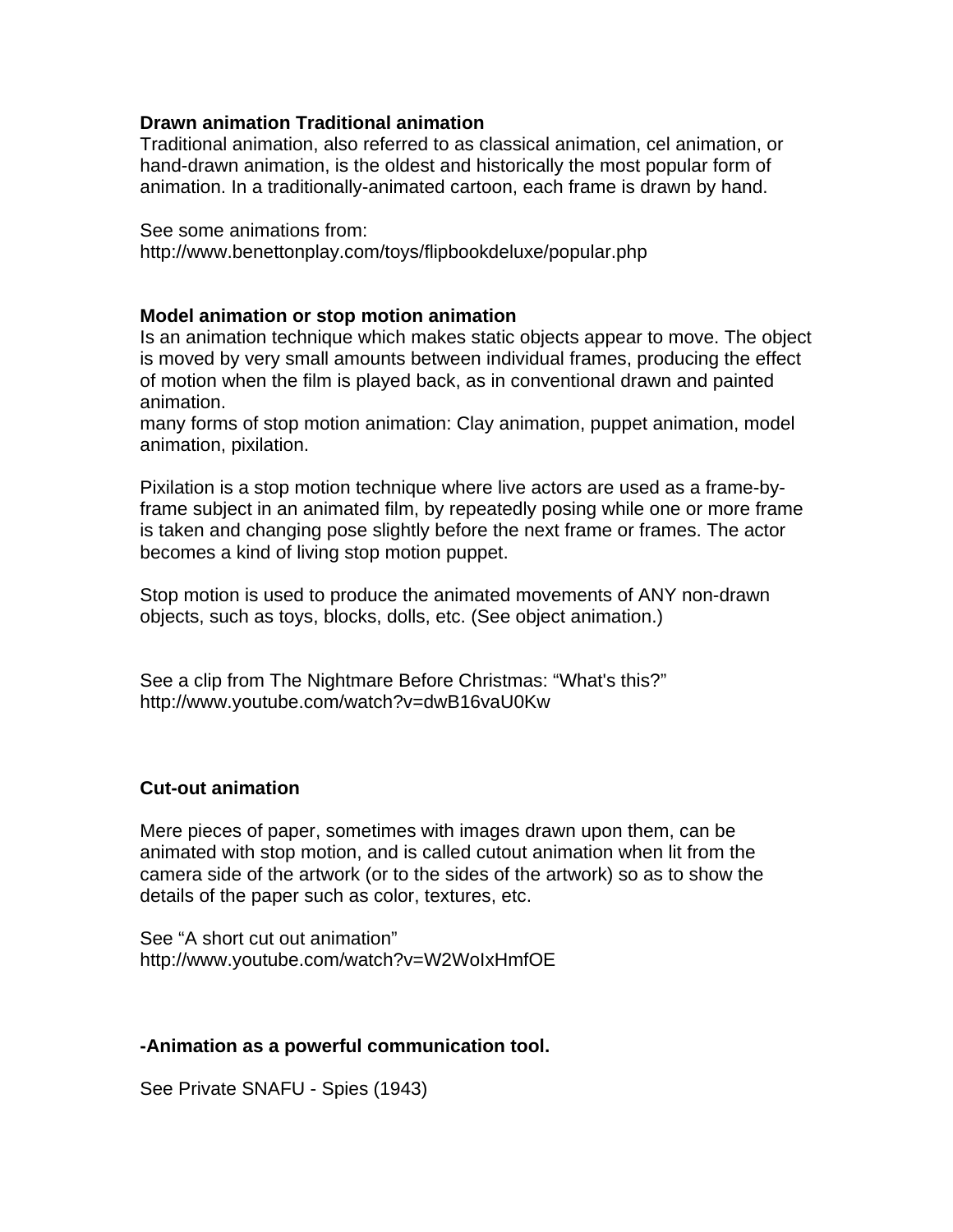http://www.youtube.com/watch?v=\_FmhPY-YEAA

-Discussion : Role of stereotypes

See Education for death http://video.google.com/videoplay?docid=- 7864027849616127161&q=EDUCATION+FOR+DEATH&hl=en

-Discussion: Role of stereotypes. Satire.

## **IV. Technical**

• Make an animation using Photoshop:

Like movies, animations are made of frames, and you make these frames as layers in Photoshop.

1. Begin by making the base image on a separate layer from the background.

2. Make several layers. You have to create all the different frames... as layers.

3. Click the Jump to ImageReady bar at the bottom of your Toolbox. This opens ImageReady!

4. The palettes you will need are the Layers palette (right), and the Animation palette. If you are missing either of these, go to Window and click the one you are missing.

5. Show only the layer for the first frame. Next, you will put each of our frames into the animation palette. Notice that the first frame already has an image in it. We have to make it the image we want, though, so go on and turn off all the visibility eyes except for the bottom layer. That's the first frame.

6. Make the second frame. Now click the New Frame icon at the bottom of the Animations palette. (red arrow at right) This makes a new frame.

7. Make the other frames you need. Repet the process: new frame.. show layer... new frame... show layer... till your layers are all visible and one is in each of your animation palette's frames.

8. Saving your Animation.

Export > Save as optimized...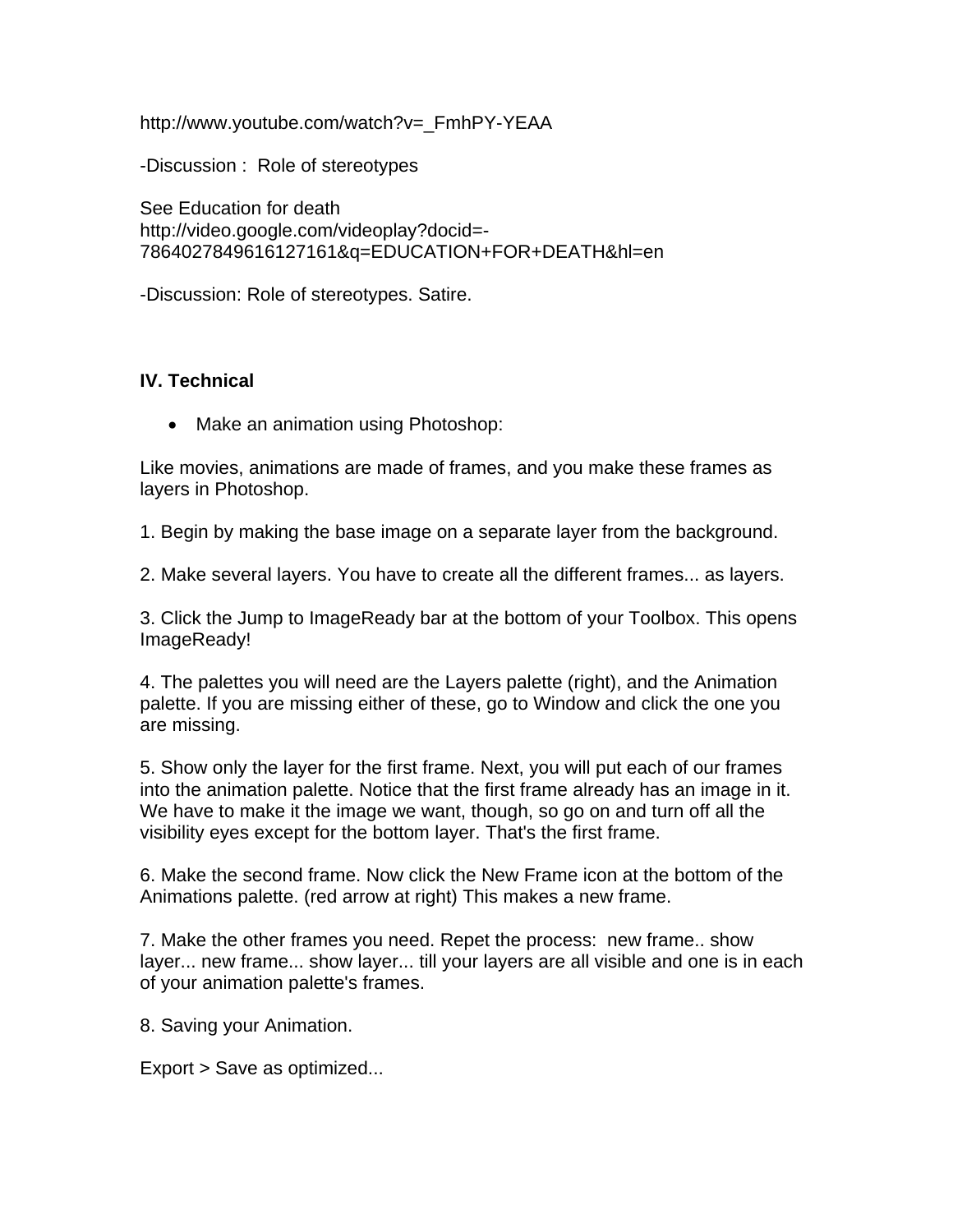and name your file! (it will be a .gif file)

17. Check your animation in your browser. You can open it with Explorer, Safari or Firefox.

## **\*Try different animation techniques:**

### -**Traditional**

Some ideas:

 \* Draw the lid of a box opening in six movements. Then re-draw it with something coming out of the box.

\* Draw a caterpillar crawling along in five movements.

\* Draw smoke coming out of a chimney and disappearing in four movements.

 \* Draw a juggler with three juggling clubs. Show the positions of the three clubs as they move through the air.

## **-Stop Motion**

If you do not have a camera with you, you can try using the pictures that are here:

http://web.mit.edu[/lombana/www/nml/lesson/](http://web.mit.edu/lombana/www/nml/lesson/)

#### **-Pixilation**

If you do not have a camera with you, you can try using the pictures that are here:

http://web.mit.edu[/lombana/www/nml/lesson/](http://web.mit.edu/lombana/www/nml/lesson/)

Remember…

In animation, you get moving images when the pictures change in some way. Here are some ways in which pictures can change:

 \* Change in size things can get bigger (grow) or get smaller (shrink). (balloons, balls, plants)

- \* Change in position (dots, lines, cars, people)
- \* Change in angle (a clock, the sun)
- \* Change in speed (a car, a bike)
- \* Change in colour (circles)
- \* Change of shape (faces)